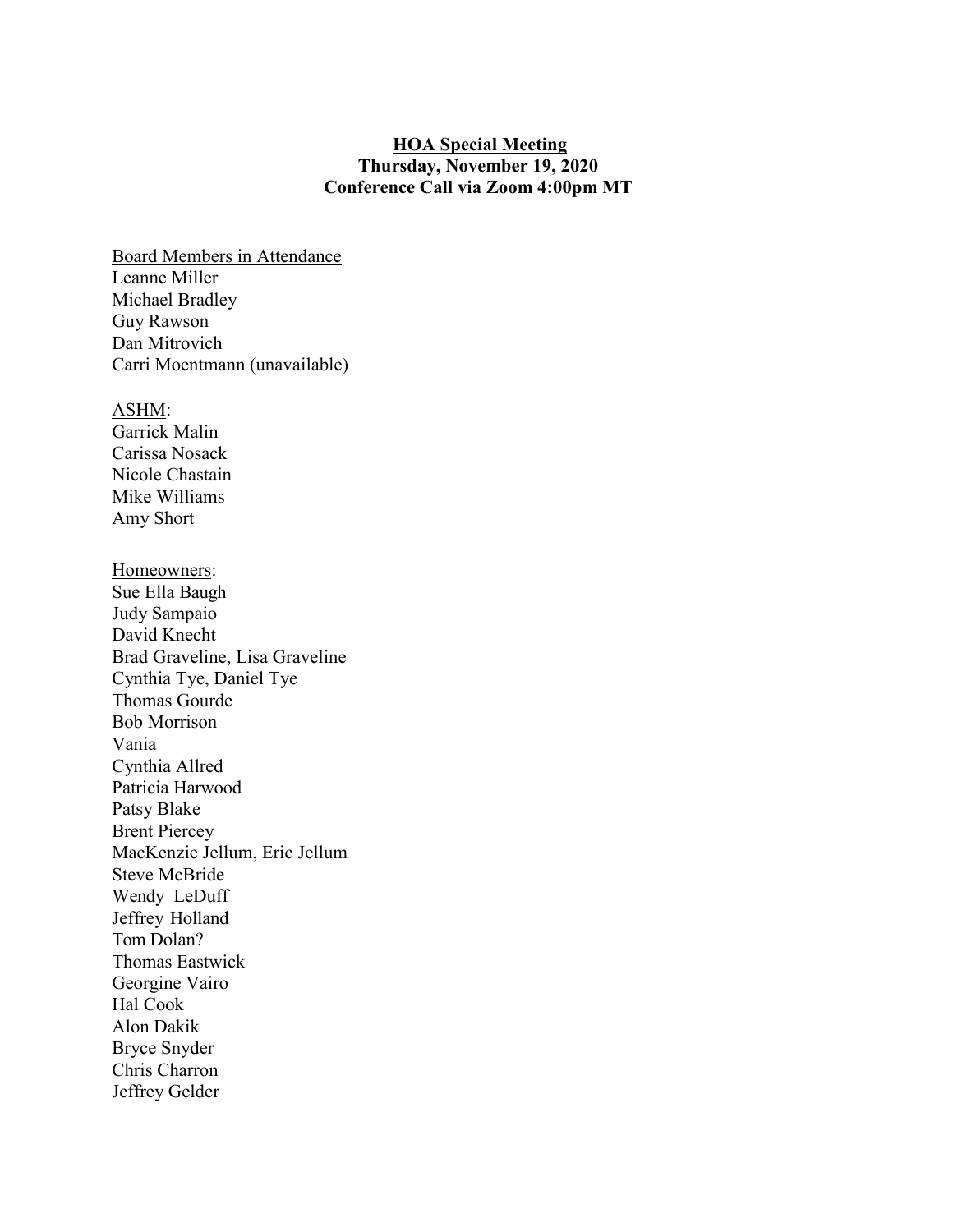Ingrid Campbell Chris Stoll Christopher Calloway Alan Agle Michelle Bischoff Brandon Williams Lewis Kristi Wilson

50 people were in attendance with fluctuating numbers throughout the meeting

Meeting was called to order at 4:03pm MT by Leanne Agenda items: \$1.3 Special Assessment and Reinvestment Fee

Leanne stated the 2019 Special Assessment was defeated by homeowners. What was proposed is included in the 2019 Annual Meeting Minutes posted on the website.

In January 2020, the Board approved the Capital Budget and continued to assess capital needs of the Association and requested an updated Capital Reserve Study

In February, the Board asked ASHM to prepare a scope of work focusing on roof replacement, looking at multiple options.

Leanne mentioned a homeowner contacted ASHM wanting to remodel their unit, pointing out that their roof had been inadequately replaced in 2019 since they are currently experiencing ice dams and leakage within the unit. The owner did not agree to the suggestion they add more insulation to help prevent ice dams. Other owners spoke up that they were experiencing the same issues.

Leanne continued that an envelope study performed in 2015 by Craig Clawson (now retired) looked at prior evaluations and commented owners who remodeled without provisions for adequate ventilation and insulation were having ice damming, leakage issues. Leanne stated that Clawson had made recommendations for heat tape and gutters

Board decided to hire J2 to provide onsite evaluations. J2 provided their preliminary report to the Board, which is included in the September Meeting Minutes posted online. J2 mentioned that the roofs needed more than replacement-a roof system needed to be implemented

Board agreed roofs are the number 1 issue to be addressed, and addressed correctly.

Historically, HOA pays for roof shoveling which is expensive. Even with shoveling, units are still experiencing ice dams and leakage. Roof shingles have been damaged by roof shoveling. J2 recognizes that the shingles are wearing out much faster than life expectancy.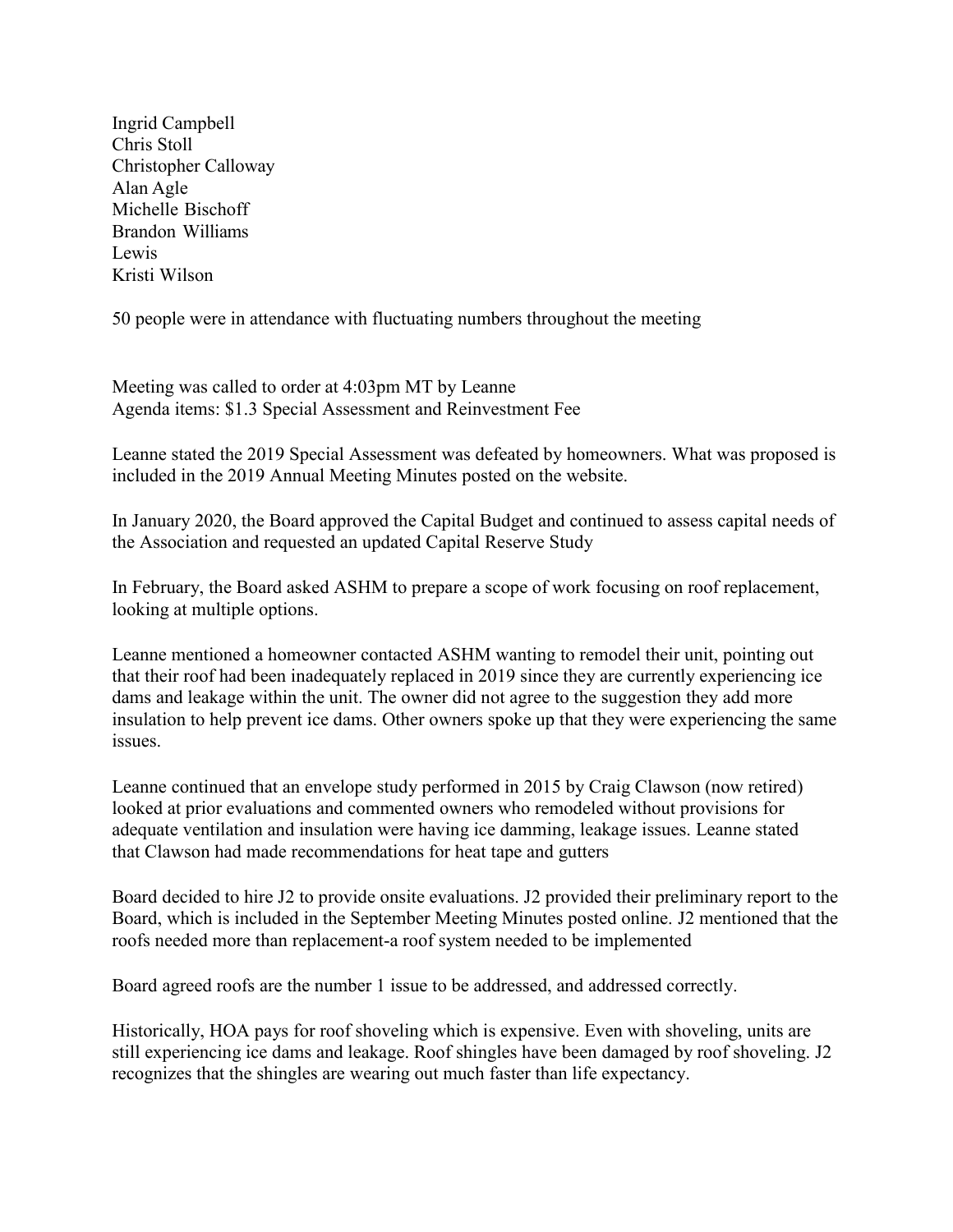With J2's report, the Board agreed on \$1.3 million (2 annual payments or monthly payments-Board hasn't finalized) for 14 roof replacements, noting that it's not just the roofs that need attention. Insulation, ventilation, heat tape and gutters all need to be addressed along with engineering design and construction as well as monies for contingencies and competent oversight of the project. The Board, ASHM and J2 all agree delaying completion of roof repairs is not an option.

In 2018, a 7% increase in dues was earmarked for Capital contributions

In 2019, when water system was transferred to Mountain Regional, the Association took money for water rates and transferred to Capital Reserve account.

Every year just under \$200,000 is designated for Capital Projects, which leaves little to address roofs in a timely fashion.

Board is asking homeowners at the Annual Meeting to approve the institution of a Reinvestment Fee, which is paid to the Association on a sale of a unit (fee is capped at .05%). Monies would go directly to Capital Reserve, which will help support other projects and could potentially generate up to \$50,000/annually into Reserve Fund

ASHM has asked the Association for a significant increase to the 2021 Budget, 15% for both operating and capital reserve budget. Board is still discussing.

As part of capital reserve plan: (1) continue painting and repairing siding on a rotating basis; (2) Guy's contacting Rocky Mountain Power to investigate becoming a part of their lighting rebate and loan program to help with the Association's lighting upgrades; and (3) finish remainder of the paving project next spring.

Leanne opened the meeting to other Board members' comments:

**Guy:** answered Chat questions from owners.

1. Brad Graveline asked if homeowners could get a copy of the J2 Study. Leanne stated Board needs to contact affected homeowners AND until a plan of action is approved by Board,report will not be posted on website.

2. One homeowner mentioned ice damming under shingles

3. J2 will look at each unit on a case by case basis, ASHM will keep in file for futurereference

Leanne states that the capital reserve fund will be sufficient if special assessment for the 14 roofs is passed.

4. Average roof cost with roof ridge vents, eve vents, insulation changes will be approximately \$40,000/building

5. Guy shared his personal email and cell

All 14 roofs included in Special Assessment will not be addressed within one year.